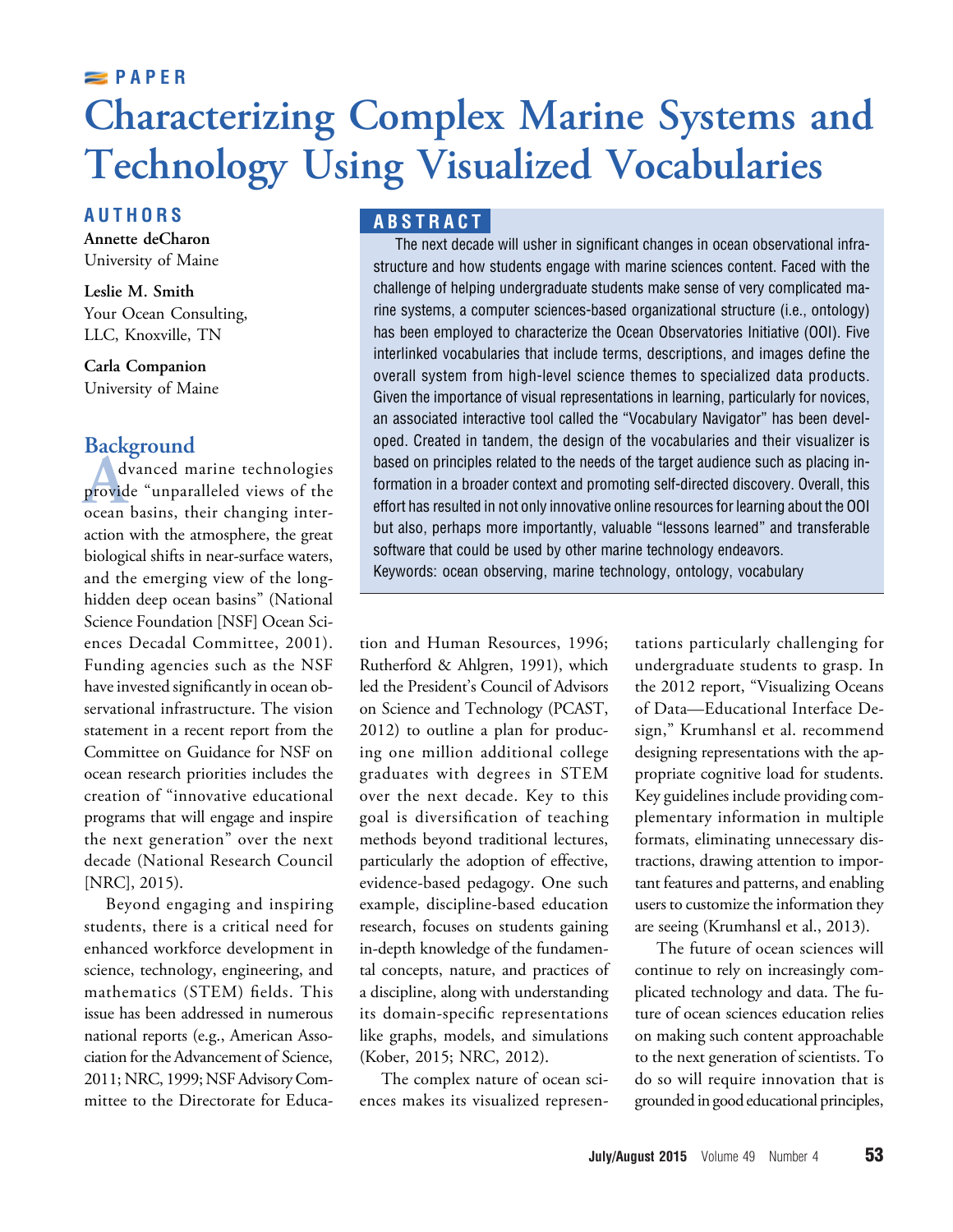merging effective practices in interface design and cognitive science. Today's ocean observation systems provide exciting testing grounds for crossdisciplinary efforts to provide data, information, and integrated resources for education.

## Project Overview

Ever-expanding ocean observation systems (e.g., Global Ocean Observing System, Integrated Ocean Observing System, Ocean Observatories Initiative [OOI]) are being used to monitor societally relevant issues such as climate change and ocean acidification. The evolution of these systems, however, has outpaced the ability of traditional educational materials such as textbooks to adequately represent their complexity. Thus, the need for tools through which nonscientists can explore both ocean science and its latest technologies is becoming more imperative.

Building a bridge between the broad appeal of ocean sciences and the inherent details of marine technologies is a significant undertaking. To address the linkages between marine technology and its scientific drivers, this effort took advantage of an organizational structure widely used in computer science, known as "ontologies." An ontology is a formal description of knowledge encompassing a particular subject area, called a domain (Noy & McGuinness, 2001). The domain described may encompass an entire subject or discipline (e.g., ocean sciences) or a particular facet (e.g., salinity measurements).

In computer science, ontologies are defined more specifically as collections of encoded terms and relationships used to facilitate communication between computer systems (Antoniou & van

Harmelen, 2004). As seen in Figure 1 (top), relationships between terms are mapped using standard symbols (e.g., > or <). For marine scientists, ontologies are often used to describe dense, complex systems and are highly appropriate for organizing information about ocean observing infrastructure and marine technology (Rueda et al., 2009).

For this effort, however, it was important to create software that allows nonscientists to see and explore the elements contained within a marine sciences ontology. Thus, an online visualization tool, known as the "Vocabulary Navigator," was created in conjunction with a specialized ontology describing the OOI. Within the OOI's Vocabulary Navigator, ontological terms are viewed as interactive objects, while relationships are depicted as labeled arrows between objects (Figure 1, bottom).

Funded by the NSF, the OOI is an integrated infrastructure of sciencedriven platforms and sensor systems to measure physical, chemical, geological, and biological properties and processes from the seafloor to the air-sea interface. The OOI consists of seven arrays—one cabled, two coastal, and four global. There are over 800 instruments deployed among these arrays from nearly 75 models of specialized instrumentation that measure or derive over 200 unique data products. After final deployment and commissioning, OOI operations are expected to continue for up to 25 years.

To capture the complexity of this enormous endeavor for nonscientists, it was necessary to develop specific tools such as the Vocabulary Navigator, part of the OOI Education and Public Engagement (EPE) software infrastructure. Collectively known as the "Ocean Education Portal" (OEP), these tools and their underlying resource database can be accessed online by a computer or mobile device at

### FIGURE 1

An example of the relationship between vocabulary terms established by an ontology (top) and visualized by the Vocabulary Navigator (bottom). Ontologies provide formal structure through "mapping" the relationships between terms using mathematical symbols (top). The Vocabulary Navigator converts these coded relationships into arrows and linking terms (bottom).

| > A:/mobile_asset<br>A:/mooring      |  |  |
|--------------------------------------|--|--|
|                                      |  |  |
|                                      |  |  |
| < A:/wire-following_profiler_mooring |  |  |
| > A:/mid-water_platform              |  |  |

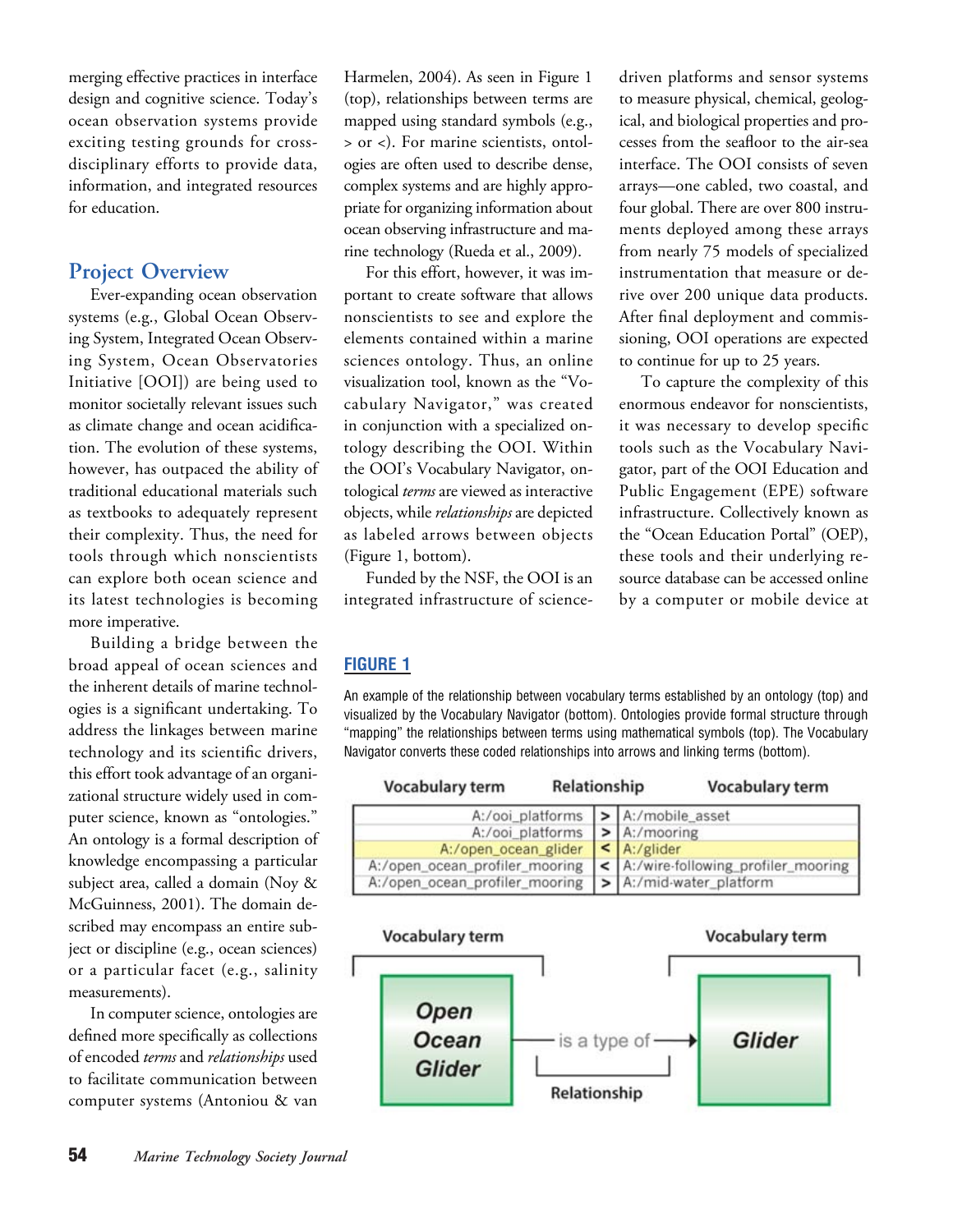http://education.oceanobservatories. org.

## **Methodology**

This effort has involved the creation of an ontology consisting of five distinct vocabularies, each covering a specific portion of the OOI program (i.e., science, sites, platforms, instruments, and data products; see Table 1). Each vocabulary contains three major elements: (1) *terms* chosen to represent OOI-relevant concepts; (2) a description for each term; and (3) links to relevant educational images in the OEP database, which were newly created or modified from existing materials to be audience appropriate.

The vocabularies were created in spreadsheets listing terms, their descriptions, and hyperlinks to images in the OEP database. These files were then uploaded into the Marine Metadata Interoperability (MMI) Ontology Registry and Repository, a public database of vocabularies and mappings in marine science domains (http://mmisw.org/orr/). The MMI Web application converts these spreadsheet-based terms and descriptions into a standard ontology format, coded as Extensible Markup Language (XML), which can be read by the Vocabulary Navigator.

After contents of the spreadsheets were uploaded, the MMI application was used to "map" terms within and between the vocabularies. This step provided the organizational structure needed to establish connections displayed by the Vocabulary Navigator including arrows labeled with linking phrases that describe relationships between terms (Figure 1). By combining the vocabulary content and mappings, the Vocabulary Navigator allows users to view and explore interterm rela-

tionships or investigate any term's description and image(s).

## Design Principles

The ontology and Vocabulary Navigator are designed using three key principles to ensure their educational effectiveness, including (1) meeting the needs of the target audience of undergraduate students not majoring in science, (2) placing detailed information within a *broader context*, and (3) promoting exploration of connected concepts using a visual tool.

Given the target audience of nonscience undergraduates, the ontology's language (i.e., terms and their descriptions) is aimed at the high school level, avoiding or explaining jargon as necessary. Gleaned from OOI documentation (Consortium for Ocean Leadership [COL], 2012, 2011, 2007), the original candidate ontology list totaled 335 terms. These were grouped or split as necessary to achieve a level of complexity suitable for the

target audience. Examples of grouping include equivalent instruments that are subsumed within one term (e.g., Conductivity, Temperature, and Depth sensors or "CTDs"). Conversely, much of the content of the "Science" vocabulary is deconstructed from the six overarching "science themes" being addressed by the OOI (COL, 2007). Descriptions are purposefully kept brief (i.e., two to four sentences), using capitalization to emphasize the importance of linked terms (Figure 2).

Along with language-level considerations, the organization of information within vocabularies is designed to aid the audience's comprehension of its context. The Vocabulary Navigator includes arrows and linking phrases between terms, allowing the user to infer broader meaning. A key objective of the ontology, however, is to not overwhelm users with excessive visual objects. Thus, by design, no term has more than 24 direct connections. Implementation of this constraint required adding 27 new higher order terms to the

## FIGURE 2

Example output of the Vocabulary Navigator. Terms within the ontology are presented as squares. The arrows' linking phrases and directionality are determined by the ontology. Capitalization within descriptions highlights other terms in the ontology (i.e., Ocean Food Web and Hydrothermal Vent).

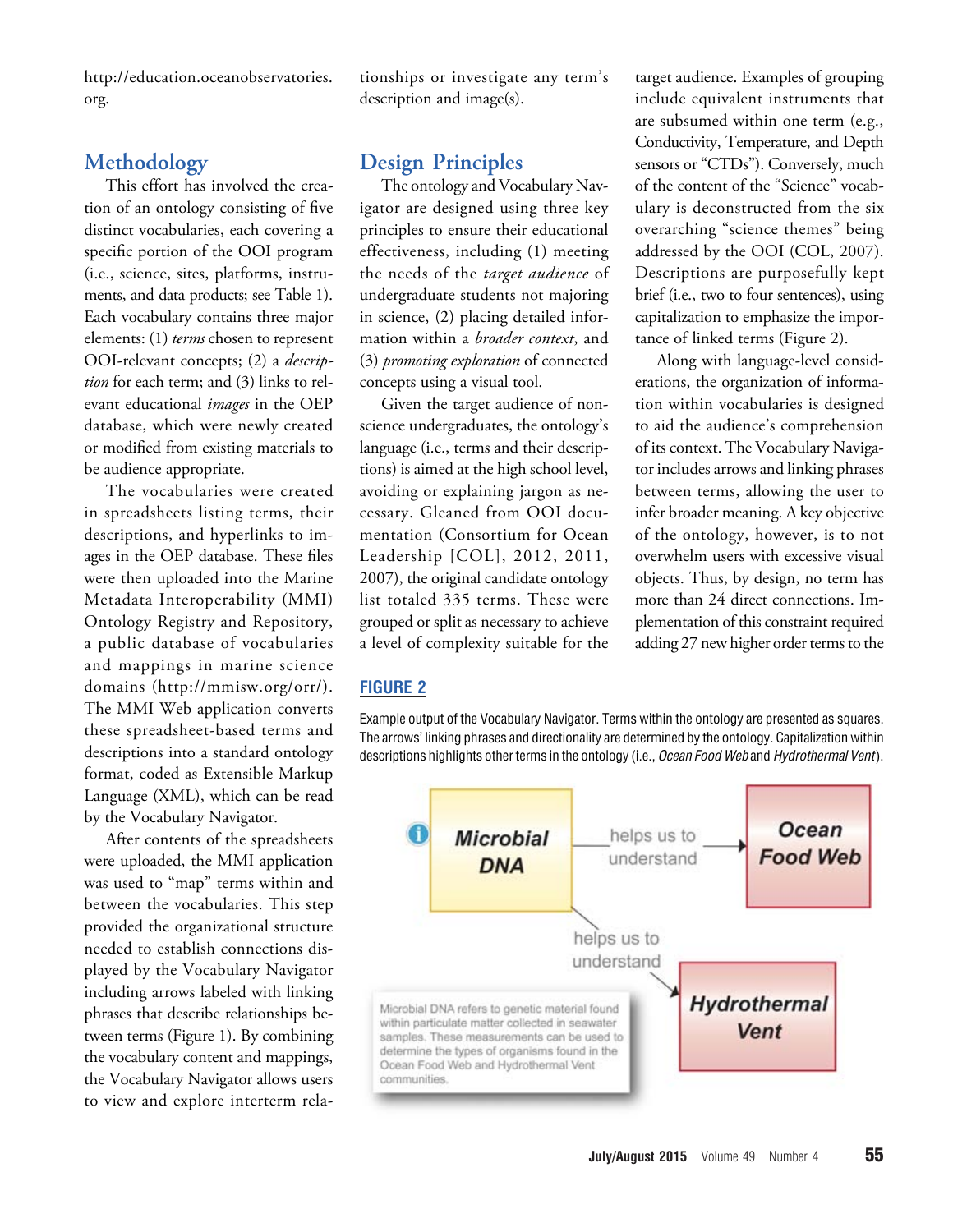overall ontology (e.g., Physical, Biological, Chemical, and Geological Oceanography Data Products were added to the "Data Products" vocabulary). The resulting ontology (i.e., vocabularies in Table 1) has 245 terms, a 27% reduction relative to the original list.

The ontology has flexible starting points and no "dead ends," thereby promoting self-directed exploration. The five vocabularies are distinct from one another yet highly complementary. Definitions include terms from other vocabularies to encourage exploration and have consistent language levels, regardless of how deeply or broadly the user ventures. Overall, this approach is designed to promote open-ended discovery, allowing users to investigate topics at their own pace and to the extent that they wish.

At its top level, the Vocabulary Navigator automatically loads the central"parent" term—Ocean Observatories Initiative—with links to the entry points for the five vocabularies (Figure 3). Each of the five vocabularies has a unique color. Thus, if a map contains terms from multiple vocabularies, their sources are easily distinguishable through the color-coded legend. Functionally, deselecting a color in the legend hides all the terms from that particular vocabulary.

If a user has a specific interest, he or she can enter a keyword in a search

## FIGURE 3

Top-level vocabulary terms for the OOI. Terms throughout the ontology are color coded to reflect the vocabulary from which they are drawn.



field, which generates a drop-down list of matching terms. Selecting any of these generates a new map with that term at its center. As shown in Figure 4, hovering over a term and selecting the relevant icon reveal associated descriptions (i.e., "i" button) or captioned images (i.e., camera).

Clicking on any term will create a new map with that term as its center. As a user progresses through the ontology, a list of breadcrumbs is revealed (Figure 4). Hovering over items in

the breadcrumb list displays thumbnail images of previously generated maps, which can be revisited. The ability to examine their path through the ontology is another piece of contextual information provided to the user by the Vocabulary Navigator.

## Example Pathway Through Vocabularies

To illustrate the contents of the ontology, this section describes a path

#### TABLE 1

| <b>Vocabulary</b> | <b>Overview of Vocabulary Contents</b>                     | <b>Example Terms</b>                              |  |  |
|-------------------|------------------------------------------------------------|---------------------------------------------------|--|--|
| Science           | High-level scientific concepts being investigated.         | Climate, Ocean Acidification, Seismology          |  |  |
| <b>Sites</b>      | Locations where remote sensing equipment are deployed.     | Cabled Array, Pioneer Array, Station Papa         |  |  |
| <b>Platforms</b>  | Types of oceanographic platforms deployed at the sites.    | Moorings, Gliders, Autonomous Underwater Vehicles |  |  |
| Instruments       | Scientific instrumentation mounted on observing platforms. | CTD, Hydrophone, Water Temperature Sensor         |  |  |
| Data Products     | Parameters measured or derived by the instruments.         | Salinity, Water Temperature, Turbidity            |  |  |

OOI vocabularies, their contents, and example terms.

Each vocabulary covers a specific component of the OOI and collectively comprises the ontology developed during this effort.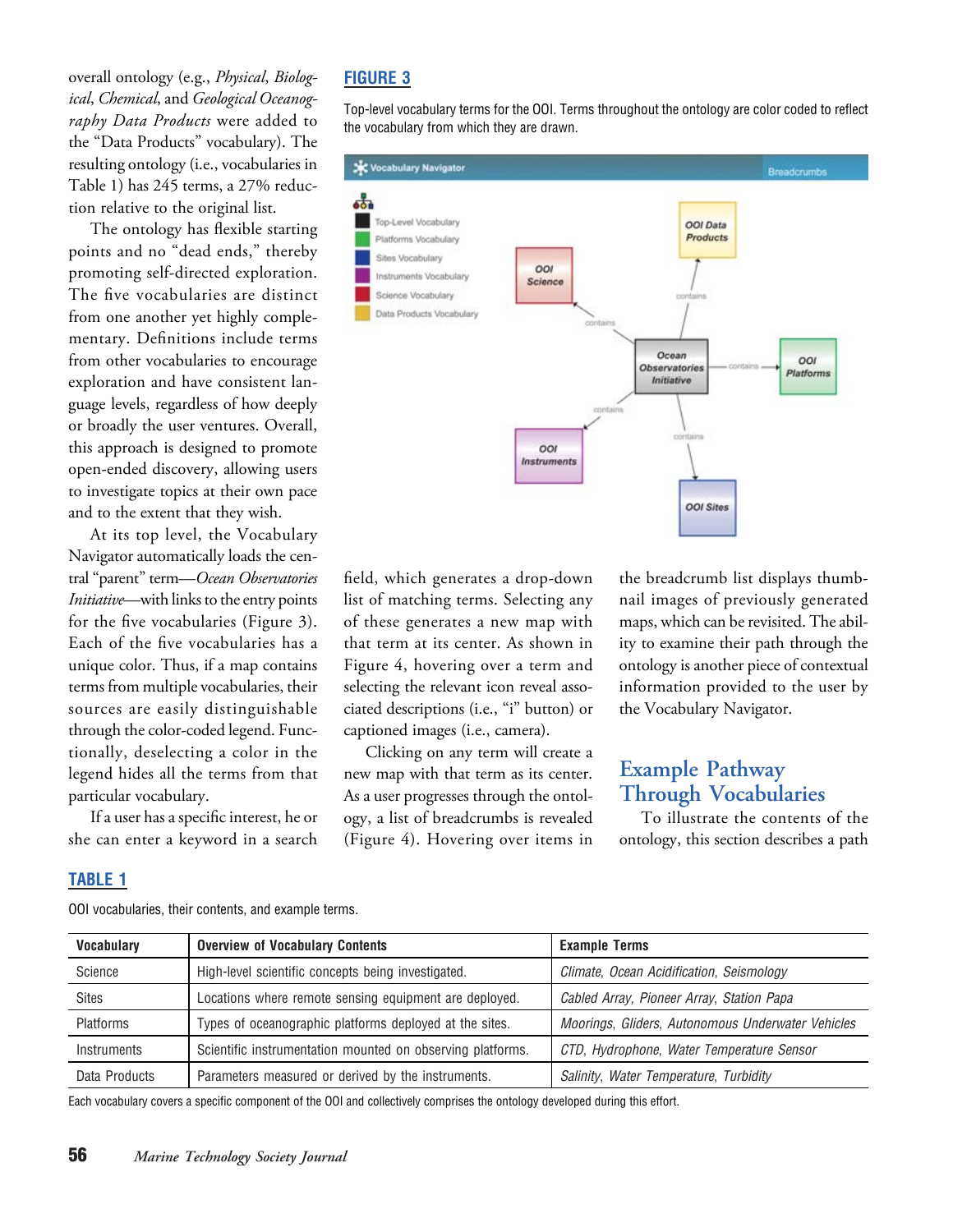## FIGURE 4

Vocabulary Navigator icons and "breadcrumbs." Each term has a description, accessed by clicking the "i" icon. Terms with attached images also have a camera icon. The user's click path through various terms is revealed as an interactive breadcrumb list (top right).



and "Data Products" (e.g., Wind Velocity) vocabularies have a common linking phrase, "helps us to understand."

As opposed to some of the vocabularies created for this project, which required extensive grouping of terms, the "Science" vocabulary began with a few overarching themes that were too complicated for the target audience of nonscientists. These themes were deconstructed into more specific elements. For example, Marine Storms is derived from OOI's theme on oceanatmosphere exchange, a broad umbrella that also encompasses the ocean's nitrogen and carbon cycles. While creating the "Science" vocabulary, an important design element was judiciously highlighting key linkages rather than displaying all possible interconnections. Given these considerations, the "Science" vocabulary grew from six parent OOI themes to 57 terms.

through the five vocabularies (Table 1) as navigated by a student who is interested in storms. The journey begins with the student entering the term storms in the search field, which causes Marine Storms to appear as a drop-down list option. Selecting this option automatically generates the map shown in Figure 5 whose central concept is found in the "Science" vocabulary.

The "Science" vocabulary describes the natural phenomena being addressed by the OOI at its sites and through its data products. The Marine Storms*'* map legend (top left of Figure 5) shows that its content is pulled from three vocabularies: "Science," "Sites," and "Data Products." As prescribed by the ontology, the linking phrase, "is related to," connects Marine Storms with two other terms in the "Science" vocabulary (e.g., Turbulent Mixing). On the other hand, terms from the "Sites" (e.g., Irminger Sea)

## FIGURE 5

Pathway step focused on the "Science" vocabulary. The central concept, *Marine Storms*, is viewed in the context of other science terms, along with terms from the "Sites" and "Data Products" vocabularies. Overall context shows that data from various OOI sites are being used to understand Marine Storms.

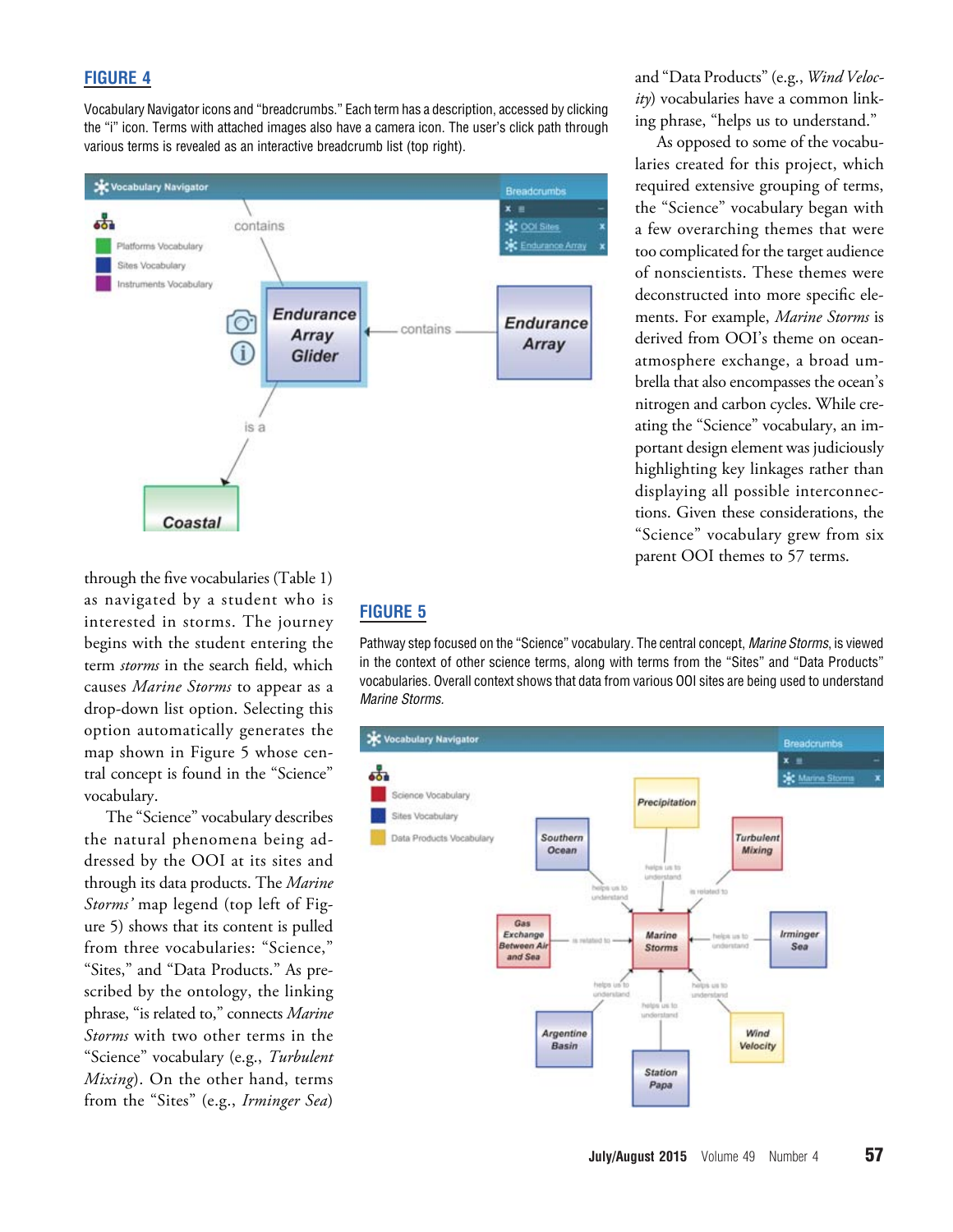Being unfamiliar with the Irminger Sea, the student clicks on this term from the "Sites" vocabulary. The resulting map (Figure 6A) shows how studying this region "helps us to understand" various science topics including Downwelling, Climate, and air-sea gas exchange.

Within the "Sites" vocabulary, one arrow points toward the center from the parent term *OOI Sites*. Other arrows in this vocabulary point outward to Irminger Sea subsites. Subsite terms describe the major infrastructure categories deployed within OOI sites. In the Irminger Sea, for example, there are three types of moorings (i.e., surface, flanking, and profiler) and two types of gliders (i.e., profiling and open ocean).

#### FIGURE 6

Pathway step focused on the "Sites" vocabulary. The central concepts, *Irminger Sea* (A) and Irminger Sea Surface Mooring (B), are examples of an OOI site and subsite, respectively. Image insets show the location of OOI infrastructure within the Irminger Sea (A) and a technical drawing of the surface mooring (B), which has been modified for the target audience of nonscientists.





An important feature of the "Sites" vocabulary is its linked images, which reflect the differences between sites and subsites. For sites, images show the geographic position within the ocean basin. The inset of Figure 6A shows the location of OOI's Irminger Sea site in the North Atlantic Ocean, off the southern coast of Greenland. For subsites, simplified audienceappropriate technical infrastructure drawings are provided. For example, clicking on the subsite term Irminger Sea Surface Mooring allows the student to access an image depicting hardware from the ocean surface to the seafloor, including an instrument package at 15-m depth (see inset of Figure 6B).

Interested in learning more about technology in general, the student selects the term Open Ocean Surface Mooring, which is found in the "Platforms" vocabulary (Figure 7). She immediately sees that this type of mooring is located not only in the Irminger Sea but also in the Southern Ocean and Argentine Basin. The map also references two terms she previously saw in the Irminger Sea Surface Mooring image (Figure 6B, inset): Surface Buoy and Mooring Riser.

Rolling her cursor over the "i" icon of the central term reveals the definition of the Open Ocean Surface Mooring. It states that it is "a type of Surface Mooring specifically designed to examine global phenomena as well as withstand rough sea conditions associated with high latitude, deep, open ocean sites."

The "Platforms" vocabulary describes the types of infrastructure deployed at various OOI subsites. All terms are parsed under three higher order categories: Mooring, Mobile Asset, or Benthic Node. Unlike the other vocabularies whose contents are directly derived from OOI lists, "Platforms"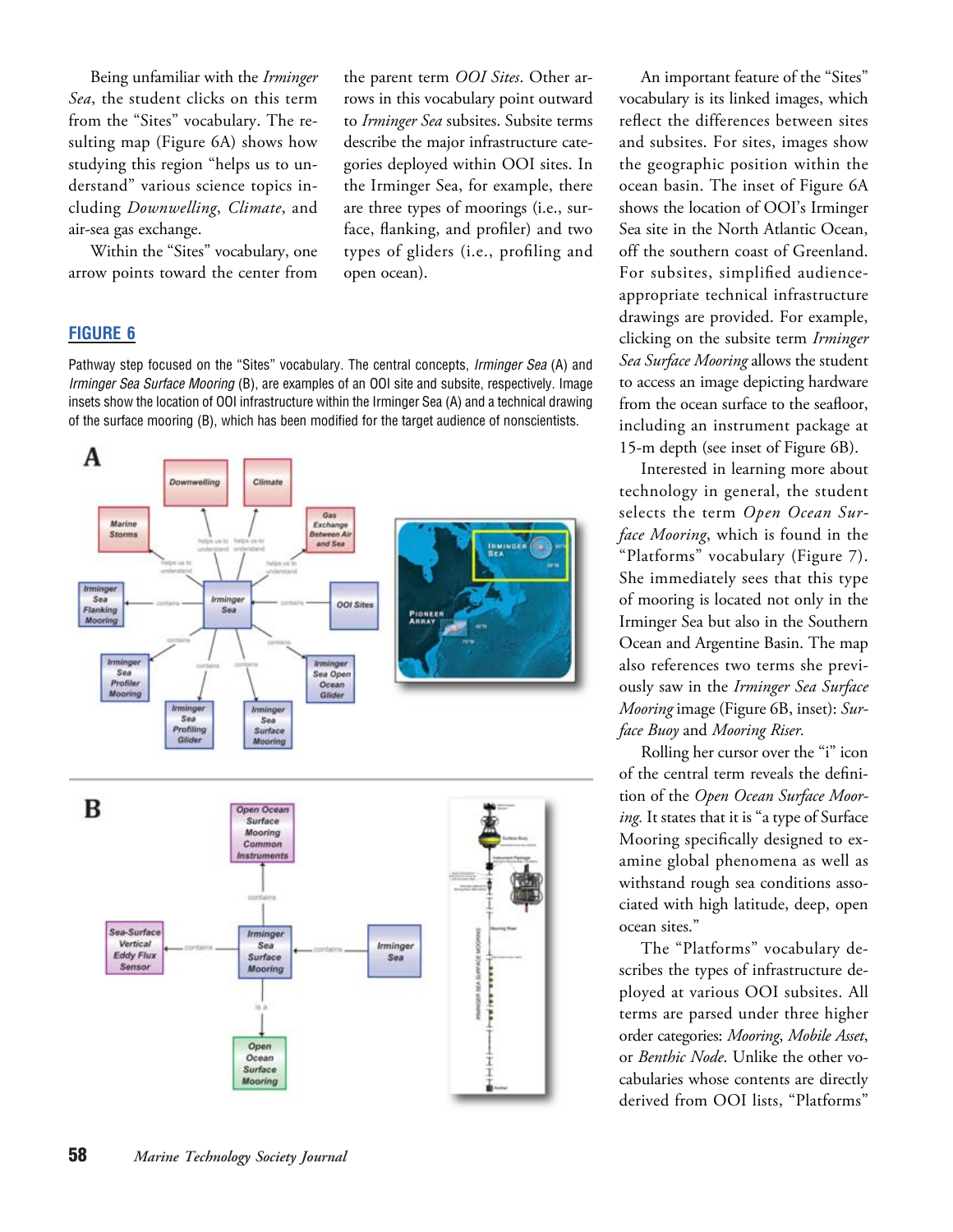## FIGURE 7

Pathway step focused on the "Platforms" vocabulary. The central concept, Open Ocean Surface Mooring, is seen to contain other platform-related terms (e.g., Mooring Riser) and is also present at other OOI sites (e.g., Argentine Basin). The definition for Open Ocean Surface Mooring explains that this infrastructure is specifically designed to withstand rough ocean conditions.



The "Instruments" vocabulary describes sensors deployed by the OOI on its platforms. To achieve a level of detail appropriate for the target audience, instruments with the same general functionality are subsumed in a group. For example, OOI documents differentiate five CTD types based on their associated platform. The nonscientist undergraduates for whom the ontology is designed, however, need only one term for CTD. Such grouping within the"Instruments" vocabulary reduced OOI's original list by about 40%.

Interested in waves caused by ocean storms, the student clicks on the Surface Wave Sensor, which is contained within the higher order term, Physical Oceanography Instruments (Figure 9). She immediately sees that these sensors are also used at other OOI sites (i.e., Pioneer and Endurance).

was specifically created to provide critical linkages between sites, subsites, and the instruments deployed in these areas.

Eager to learn more about the types of equipment that could survive severe marine storms, the student clicks on the term from the "Instruments" vocabulary, Open Ocean Sur-<br>face Mooring Common Instruments. To better focus on the instruments, she uses the Vocabulary Navigator's color-code functionality to hide all terms from other vocabularies (Figure 8). At a glance, the student can see the instruments contained in all open ocean surface moorings, including a meteorological package, biogeochemical sensors, and physical oceanography equipment. Most instruments are accompanied by photographs taken in the laboratory, during deployment, or in situ.

## FIGURE 8

Pathway step focused on the "Instruments" vocabulary. With terms from the "Platforms" and "Sites" vocabularies hidden from view, the user can focus on the 13 common instruments contained on OOI's open-ocean surface moorings.

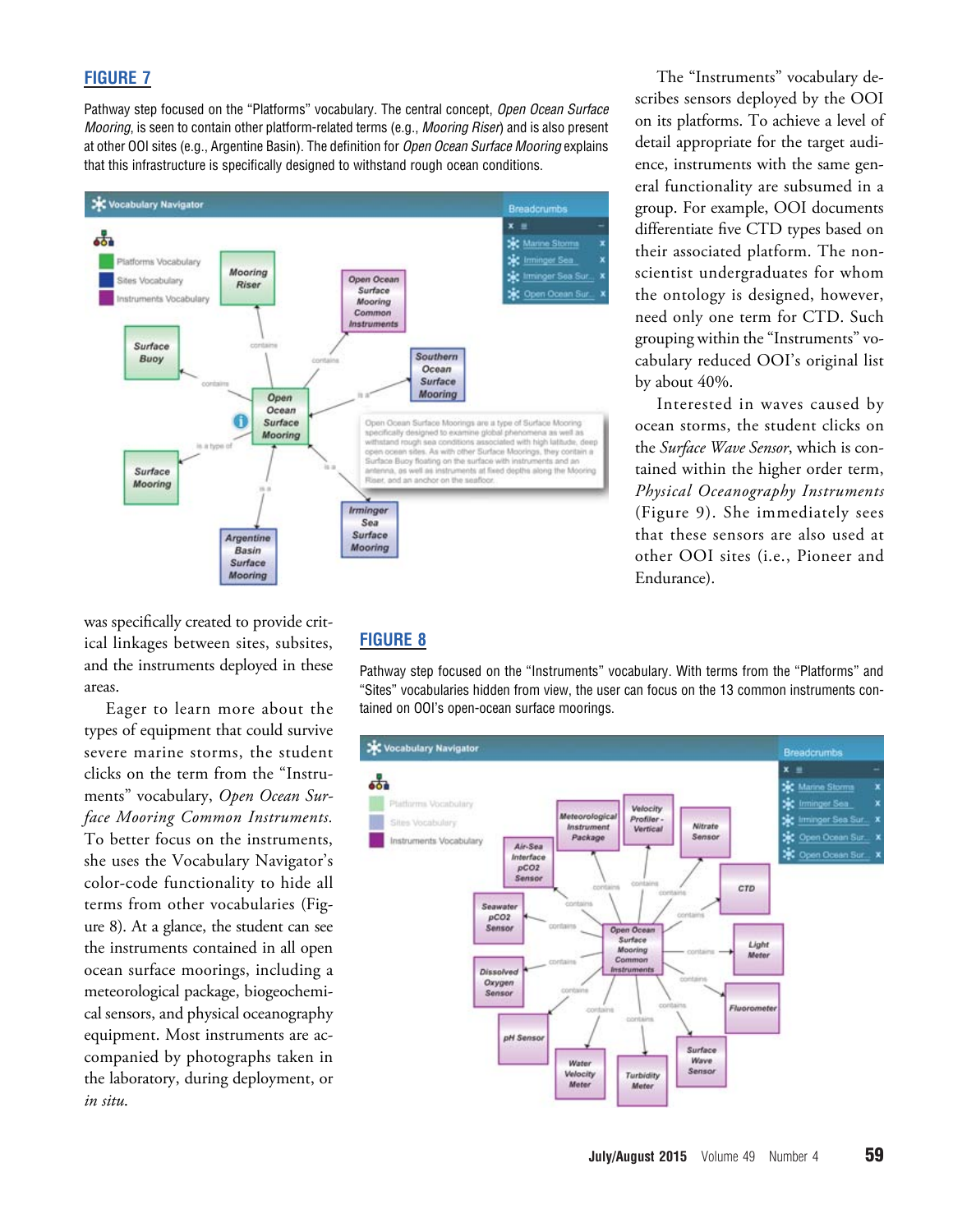## FIGURE 9

Final pathway step. The central concept, Surface Wave Sensor, has a direct connection to a term from "Data Products" vocabulary, Wave Properties. In addition to seeing the relationship between this instrument and its data, the user can see that these physical oceanography sensors are also deployed in the Endurance and Pioneer arrays. The thumbnail map adjacent to the breadcrumb list can be used to view and revisit previous steps.



Figure 9 includes a term from the "Data Products" vocabulary, Wave Properties. This vocabulary describes parameters measured or derived by instruments in the OOI. The list of data products was greatly reduced (84%) from the OOI Data Product Catalog (COL, 2012), which has 201 items intended for use by scientists and system engineers.

Having begun with a keyword search of "storms," the student's journey through five vocabularies is captured by the Vocabulary Navigator's breadcrumbs (Figure 9, top right). This list provides thumbnail images of earlier maps, in case she'd like to revisit previous terms or she could continue exploring new terms in the ontology to learn more about the OOI.

## Potential Educational **Applications**

By virtue of its design and implementation, the Vocabulary Navigator is an open-ended and inquiry-based tool that can flexibly meet the needs of undergraduate students in many scenarios. The "Example Pathway" above demonstrates how an individual student could use it to understand the continuum from scientific objective to in-water collection sites, technologies, and data. Below are some additional examples of potential activities or assignments for which the Vocabulary Navigator could be used as a point of student engagement and investigation:

■ Search on keywords to decide and/or define key questions for science projects.

- Within groups, investigate one particular facet of the OOI (e.g., science, instruments, data), and then merge this information with others to identify key interconnections.
- Research the technology being used to monitor noteworthy ocean events (e.g., Axial Seamount eruption).
- Use field-based images to get a sense of the processes used and career types employed to conduct authentic oceanographic research.
- Explore the OOI as a model for students to design their own ocean observation experiments.
- Based on Vocabulary Navigator map outputs, add new concepts related to, but beyond the scope of, the OOI.

In addition, the maps and linked graphics can serve as background information for student reports, presentations, and so forth.

### Lessons Learned

This effort straddles two disciplines, computer and ocean sciences, to create a tool for nonscientists. This nontraditional approach provides several "lessons learned," which may be applicable to and beneficial for other large ocean observing infrastructure and marine technology projects.

Describing a multifaceted, complicated system requires describing not only *what* but also *why*. In the case of the OOI ontology, the former are vocabularies for "Sites," "Platforms," and "Instruments," while the latter are the "Science" and "Data Product" vocabularies. Mapping relationships within and between these vocabularies adds value well beyond the individual terms and definitions. Moreover, exploring intervocabulary connections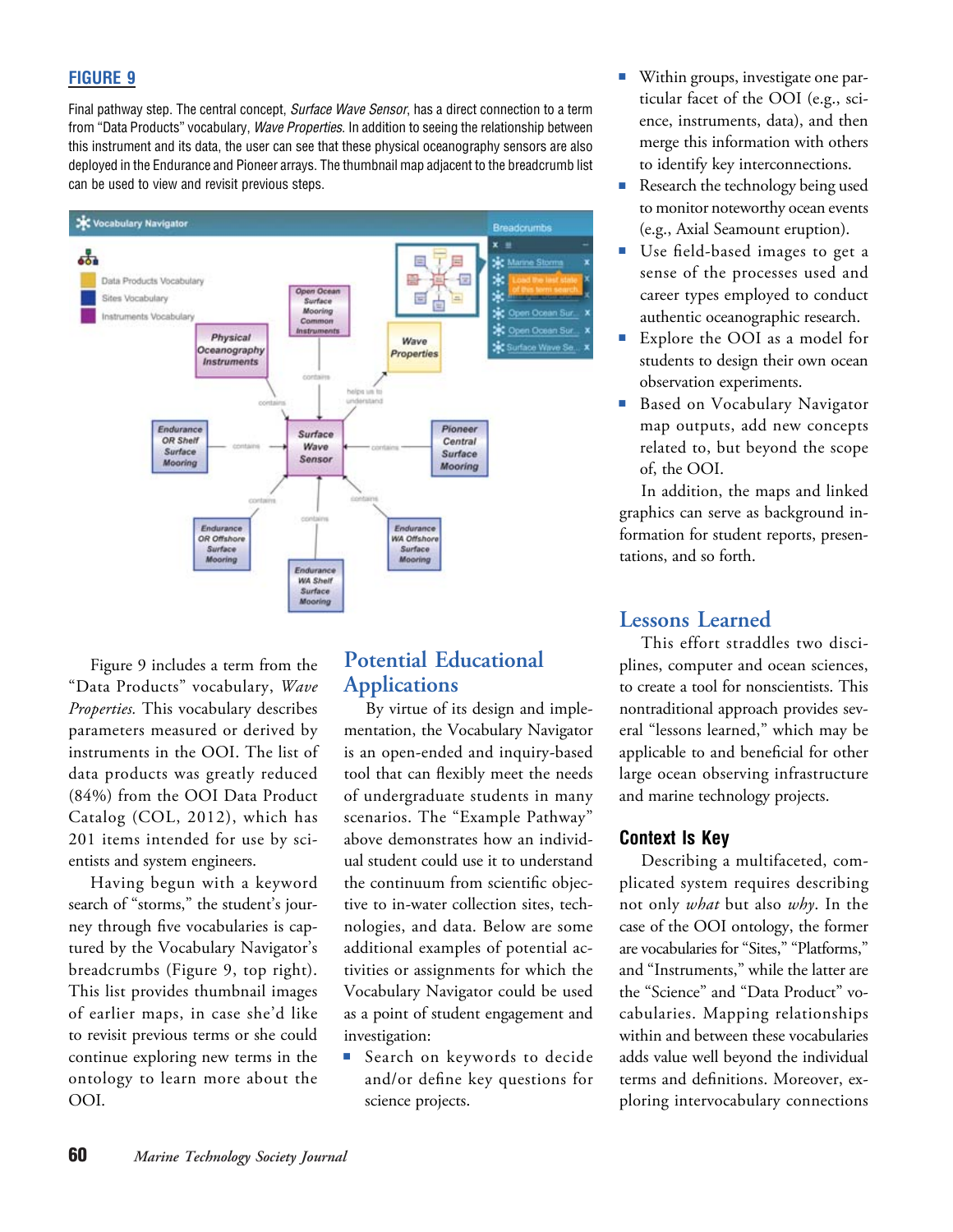helps students gain in-depth knowledge of the nature of ocean sciences, tracing the path from high-level scientific objectives through instrumentation to data products (Kober, 2015; NRC, 2012).

# Emphasize the Strongest (i.e.,

Ontologies are powerful tools for formalizing terms and their relationships. Typically, they are used to catalog large groups of information to be read by computers rather than humans. In those cases, there is no need to worry about the end user's "cognitive load," and no value is lost in making all possible connections. The ontology created for this effort's target audience of undergraduate students, however, required judicious decision making for each vocabulary and mapping. For example, the term *climate* could be connected to dozens of terms in each vocabulary, but doing so would overwhelm, rather than inform, the end user. Thus, during the ontology development, decisions were made based on a discrete set of core design principles, which focused

on drawing attention to important contextual features and promoting individual exploration (i.e., after Krumhansl et al., 2013). By prioritizing and including only the most relevant connections, the Vocabulary Navigator allows nonscientists to quickly grasp any term's broader context and follow their own meaningful pathway through the ontology.

## Tap Into the Strengths of<br>Ontologies While Compensating for Their Limitations

The inherent power of ontologies is in providing a formal structure that can limit complexity and organize information. Terms and vocabularies must adhere to a rigid format, and their relationships are limited to five options, which are operationally defined by symbols  $(\ge, \le, \le, \ge)$ . By default, computers translate these symbols to standard phrases (Table 2). For example, MMI employs Simple Knowledge Organization System (SKOS) methodology, which draws connectivity between two terms (i.e., object and subject) based on a predicate (i.e., interpretation of the relationship between the two). While creating the ontology for this effort, however, it was clear that the default phrases used by SKOS would not be suitable for the target audience. While adhering to relationships defined by SKOS, time was spent on customizing the text of linking phrases to better describe the relationships being displayed by the Vocabulary Navigator (Table 2). As a result, the ontology's strength in logically defining relationships between terms and vocabularies is retained while its output is tailored to meet the needs of nonscientists. The resulting vocabularies and mappings, including customized linking phrases, are derived from a single XML document that was created specifically for this project and could readily be adapted by others. Furthermore, the OOI ontology is available on MMI and readable without the aforementioned XML document.

## **Conclusions**

The landscapes of oceanography, computer, and learning sciences are evolving rapidly. Strategic planning

#### TABLE 2

Examples of the five relationship options within vocabularies defined by the ontology including the default and customized linking phrases.

| Term A (Example)                                  | Term B (Example)                                 | Symbol        | <b>Default Linking Phrase</b> | <b>Customized Linking Phrase</b> |  |  |
|---------------------------------------------------|--------------------------------------------------|---------------|-------------------------------|----------------------------------|--|--|
| Platform type (Coastal Glider)                    | Platform group (Glider)                          | A < B         | has broader match             | is a type of                     |  |  |
| Platform type ( <i>Coastal Glider</i> )           | Platform instance (Pioneer<br>Array Glider)      | $A = B$       | has exact match               | is a                             |  |  |
| Instrument ( <i>Dissolved</i><br>Oxygen Sensor)   | Data product (Dissolved<br>Oxygen Concentration) | $A \sim B$    | has related match             | helps us to understand           |  |  |
| Science theme (Plate-Scale,<br>Ocean Geodynamics) | Science keyword (Oceanic<br>Tectonic Plates)     | A > B         | has narrower match            | contains                         |  |  |
| Science keyword (Oceanic<br>Tectonic Plates)      | Science keyword (Seismology)                     | $A \approx B$ | has close match               | is related to                    |  |  |

Default phrases from the ontology (e.g., "has broader match") are replaced by customized phrases (e.g., "is a type of") to provide added meaning for the target audience (e.g., "Coastal Glider is a type of Glider").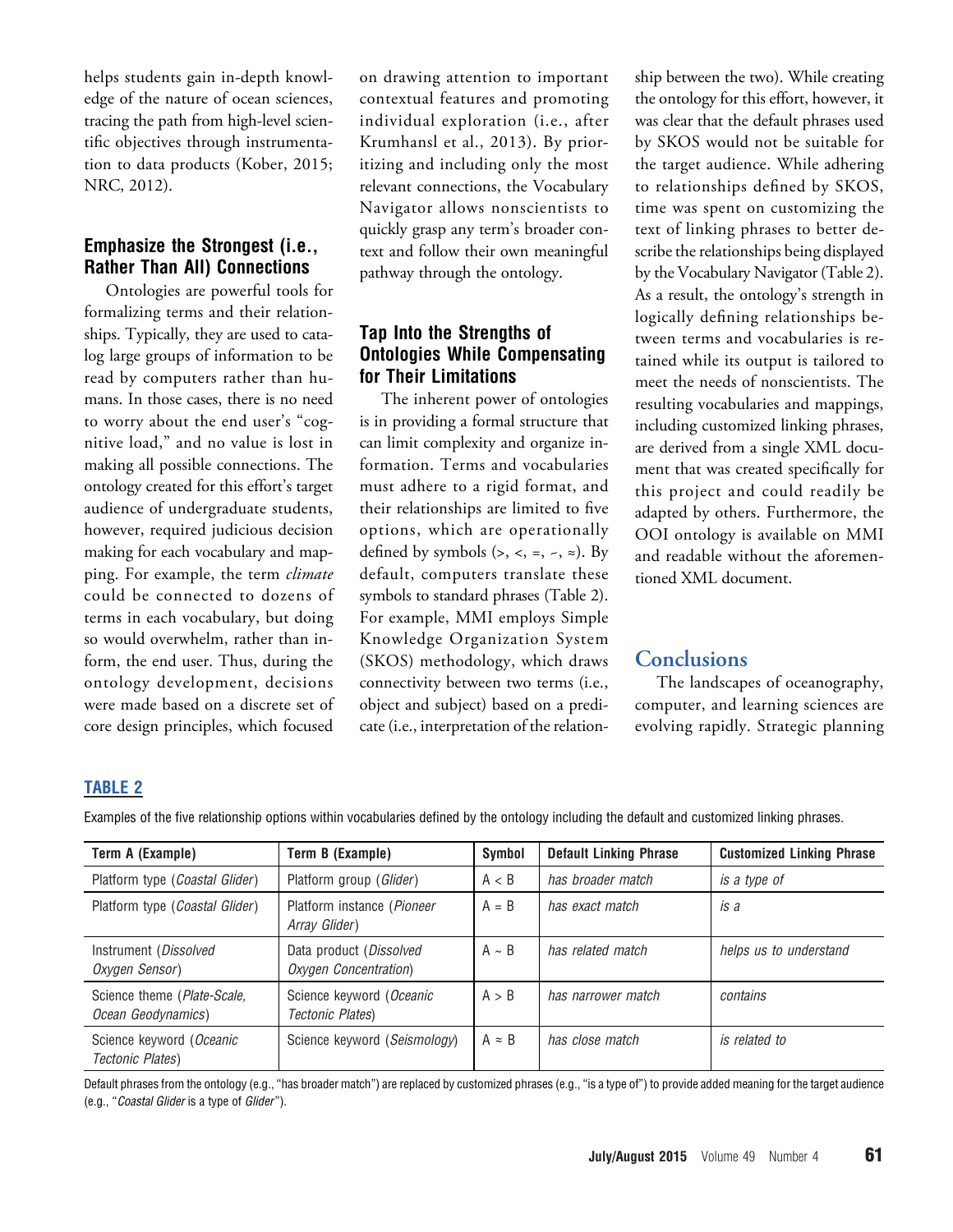efforts to define key actions over the next decade have documented the need for improved undergraduate education in STEM. In parallel, advances in technology have opened up an exciting new world of discovery for marine professionals. However, a high degree of complexity, coupled with discipline-specific jargon, presents a significant hurdle for engaging novices who are interested in marine infrastructure and its scientific objectives.

With effective practices for undergraduate STEM learners in mind, this effort has taken advantage of computer-aided organization of information to represent one complicated marine system. Although the ontology created during this effort focuses on the OOI, it is accessible from a community-maintained repository of marine ontologies (i.e., MMI). In addition, the Vocabulary Navigator software has been designed for potential use by other projects. As the OOI becomes increasingly important to society, it is anticipated that the Vocabulary Navigator will be a key tool in achieving the long-term goal of improving marine technology education for the next generation of scientists.

#### Acknowledgments

We thank our colleagues Sean Graham and Joe Wieclawek, Raytheon Web Solutions, for their instrumental contributions toward envisioning and executing the OOI ontology and "Vocabulary Navigator" software. We are grateful to the OOI Program Management Office for their guidance and assistance in creating vocabulary content, specifically Andrea McCurdy, Ed Chapman, and Kathy Carr. In addition, invaluable assistance was provided by John Graybeal and Carlos Rueda of the MMI Project when creating the ontology and working with MMI tools. Insightful comments from two external reviewers helped to improve the quality of the manuscript. Funding for OOI is provided by the NSF through Cooperative Agreement OCE-0957938 and OCE-1005697 with the COL. Managed by Scott Glenn and Michael Crowley, this effort was funded through subaward SA 11-09 to Rutgers, the State University of New Jersey.

## Corresponding Author:

Annette deCharon University of Maine 193 Clark's Cove Road Walpole, ME 04573 Email: annette.decharon@maine.edu

References<br>American Association for the Advancement of Science. 2011. Vision and Change in Undergraduate Biology Education: A View for the 21st Century. Available from http:// visionandchange.org.

Antoniou, G., & van Harmelen, F. 2004. A Semantic Web Primer. Cambridge, MA: MIT Press. 272 pp.

Consortium for Ocean Leadership. 2007. Ocean Observatories Initiative Scientific Objectives and Network Design: A Closer Look. Available from http://oceanleadership. org/files/Science\_Prospectus\_2007-10-10\_ lowres\_0.pdf. Accessed March 1, 2015.

Consortium for Ocean Leadership. 2011. Ocean Observatories Initiative Final Network Design. Available from http:// oceanobservatories.org/wp-content/uploads/ 1101-00000\_FND\_OOI\_ver\_2-09.pdf. Accessed March 1, 2015.

Consortium for Ocean Leadership. 2012. Ocean Observatories Initiative Technical Data Package. Available from http://tdp. oceanobservatories.org. Accessed March 1, 2015.

Kober, N. 2015. Reaching Students: What Research Says About Effective Instruction in Undergraduate Science and Engineering. Board on Science Education, Division of Behavioral and Social Sciences and Education. Washington, DC: The National Academies Press.

Krumhansl, R., Peach, C., Foster, J., Busey, A., Baker, I., & DeLisi, J. 2013. Visualizing Oceans of Data: Educational Interface Design. Waltham, MA: Educational Development Center, Inc. 76 pp.

Noy, N., & McGuinness, D. 2001. Ontology Development 101: A Guide to Creating Your First Ontology. Stanford Knowledge Systems Laboratory Technical Report KSL-01-05 and Stanford Medical Informatics Technical Report SMI-2001-0880. Stanford, CA: Stanford University. 25 pp.

National Research Council. 1999. Transforming Undergraduate Education in Science, Mathematics, Engineering, and Technology. Committee on Undergraduate Science Education, National Research Council. Washington, DC: The National Academies Press. 126 pp.

National Research Council. 2012. Discipline-Based Education Research: Understanding and Improving Learning in Undergraduate Science and Engineering. Committee on the Status, Contributions and Future Directions of Discipline-Based Education Research. Board on Science Education, Division of Behavioral and Social Sciences and Education. Washington, DC: The National Academies Press. 263 pp.

National Research Council. 2015. Sea Change: 2015-2025 Decadal Survey of Ocean Sciences. Washington, DC: The National Academies Press. 120 pp.

National Science Foundation Advisory<br>Committee to the Directorate for Education and Human Resources. 1996. Shaping the Future: New Expectations for Undergraduate Education in Science, Mathematics, Engineering, and Technology. Available from http://www.nsf.gov/publications/pub\_summ. jsp?ods\_key=nsf96139. Accessed December 11, 2014.